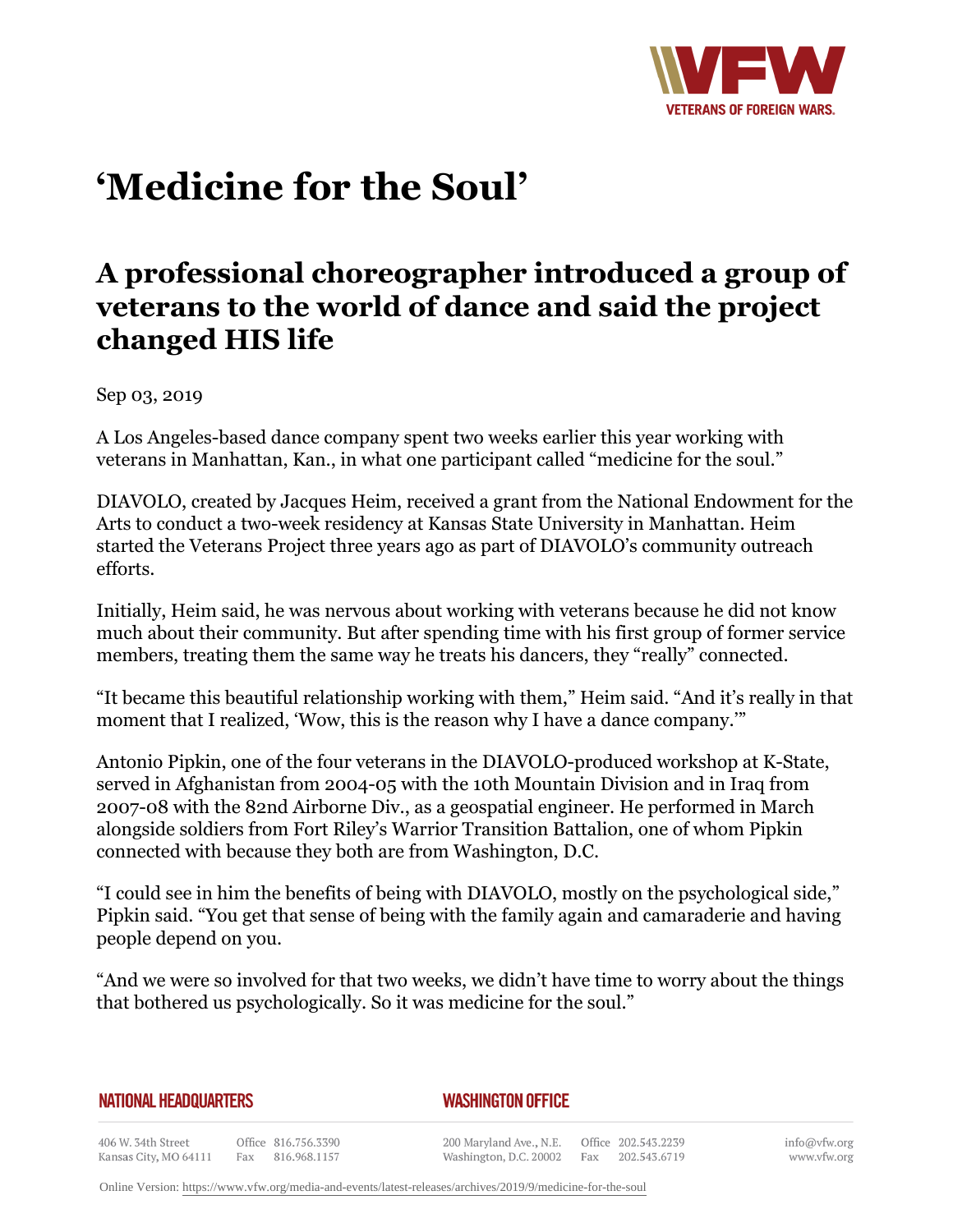Art DeGroat, executive director of the Office of Military and Veterans Affairs and the Military and Veterans Affairs Innovation Center at K-State, began working with DIAVOLO about two-and-a-half years ago after learning of its Veterans Project.

"They realized that a public performance was not only therapeutic for veterans performing it, but also a major service for the public to see these veterans as strong and artistic [people]," said DeGroat, who served in Saudi Arabia with the Army during the 1991 Persian Gulf War from 1990-91 as an armor officer with A Co., 2nd Bn., 67th Armor Bn., 3rd Bde., 3rd Armored Div. Heim said part of his goal with the workshop is to restore physical, mental and emotional aspects of the veterans, and he does that through "intense" movements.

"I want to give them tools hopefully they can apply in their everyday life so they don't abandon themselves," Heim said.

## 'Save Our Souls'

Four veterans and four civilians performed a 23-minute program, "SOS (Save Our Souls, Signs of Survival, Strength of Soldiers)," which was based off of original transcripts from U.S. soldiers who participated in World War I battles. DeGroat served as the narrator for the performance and helped research the "narrative content" that was integrated into the script.

"I had a deep stake in it artistically, and that was rare," said DeGroat, a life member of VFW's Department of Kansas. "Because I've done so much work in support of combat vets [and] readjustment, [but I] never really immersed myself as a readjusting combat veteran. I kind of felt first-hand the power of art-making and artistic expression."

Pipkin, who studied photography at K-State, initially intended to photograph the workshop and final performance. But as he talked with DeGroat and Heim about the residency, conversation led to his actual involvement in the performance itself. Pipkin said he has had his own struggles with post-traumatic stress and depression, but never pictured himself in front of an audience.

Regardless, he said he couldn't turn down the opportunity to work with a "prestigious dance group" like DIAVOLO.

"It was very intensive, and physically demanding, but rewarding at the same time," Pipkin said.

The Army vet said his main goal for his performance was to "nail everything" he had learned during the residency. But most important was the opportunity to show his daughter a different side of himself.

"After it was all over, my feeling of accomplishment was just through the roof," Pipkin said. "She enjoyed it. The audience reaction on both nights was unbelievable. There were